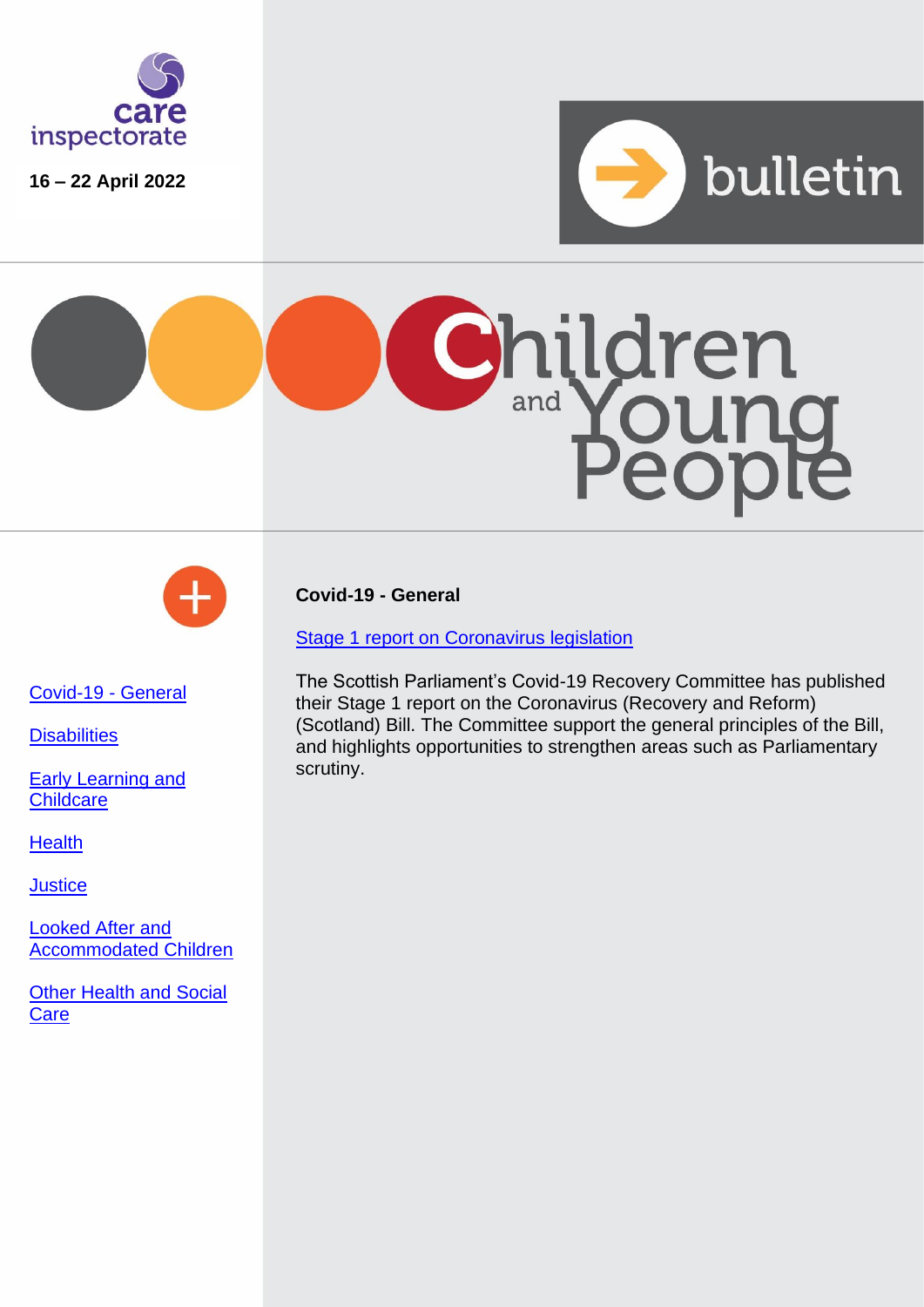

### <span id="page-1-0"></span>**Disabilities**

### [Introduction of transitions Bill](https://www.parliament.scot/bills-and-laws/bills/disabled-children-and-young-people-transitions-to-adulthood-scotland-bill-session-6/introduced)

Pam Duncan-Glancy MSP has introduced the Disabled Children and Young People (Transitions to Adulthood) (Scotland) Bill to the Scottish Parliament. The Bill as introduced aims to improve opportunities for disabled children and young people as they grow up, requiring the Scottish Government to have a strategy explaining how they are going to improve opportunities for disabled children and young people and to be in charge of improving opportunities for disabled children and young people moving into adulthood, and for local authorities to have plans for each disabled child and young person as they move into adulthood.

## <span id="page-1-1"></span>**Early Learning and Childcare**

#### [Study into childminding workforce](https://www.gov.scot/publications/childminding-workforce-trends-qualitative-research-report/)

The Scottish Government has published a study exploring the range of factors that may be contributing to the decline in the Scottish childminder workforce in order to identify ways to better recruit, support and retain them. Based on the findings, the researchers set out a range of actions, including for the Care Inspectorate to consider whether the registration process can be further simplified, further highlight the support available around registration and start-up to ensure more potential applicants are aware of the help on offer, continue work to reduce paperwork and administrative burden (including that related to delivering funded ELC hours), and review what can be done to enhance or better communicate guidance and support around inspections.

#### <span id="page-1-2"></span>**Health**

#### [Hepatitis in young children](https://www.publichealthscotland.scot/news/2022/april/update-on-hepatitis-in-young-children-in-scotland/)

Public Health Scotland is highlighting the signs to be aware of as an investigation continues into the rise in cases of sudden onset hepatitis (liver inflammation) in children ten years old and under. If a child shows signs of jaundice, where the skin has a yellow tinge and is most easily seen in the whites of the eyes, then parents should contact their GP or other Health Care professional.

#### <span id="page-1-3"></span>**Justice**

#### [Exploring children's understanding and experiences of justice](https://www.cycj.org.uk/news/thinkjustice/)

The Children and Young People's Centre for Justice (CYCJ) has published 'Thinking About Justice', research which explores children's understanding, experiences of, and aspirations for, justice in Scotland. The key themes which emerged during the research include that trusted, respectful and child-centred relationships are important in ensuring a child's access to justice is fully supported, and that for some children there is a deep mistrust and dissent for formal processes of justice.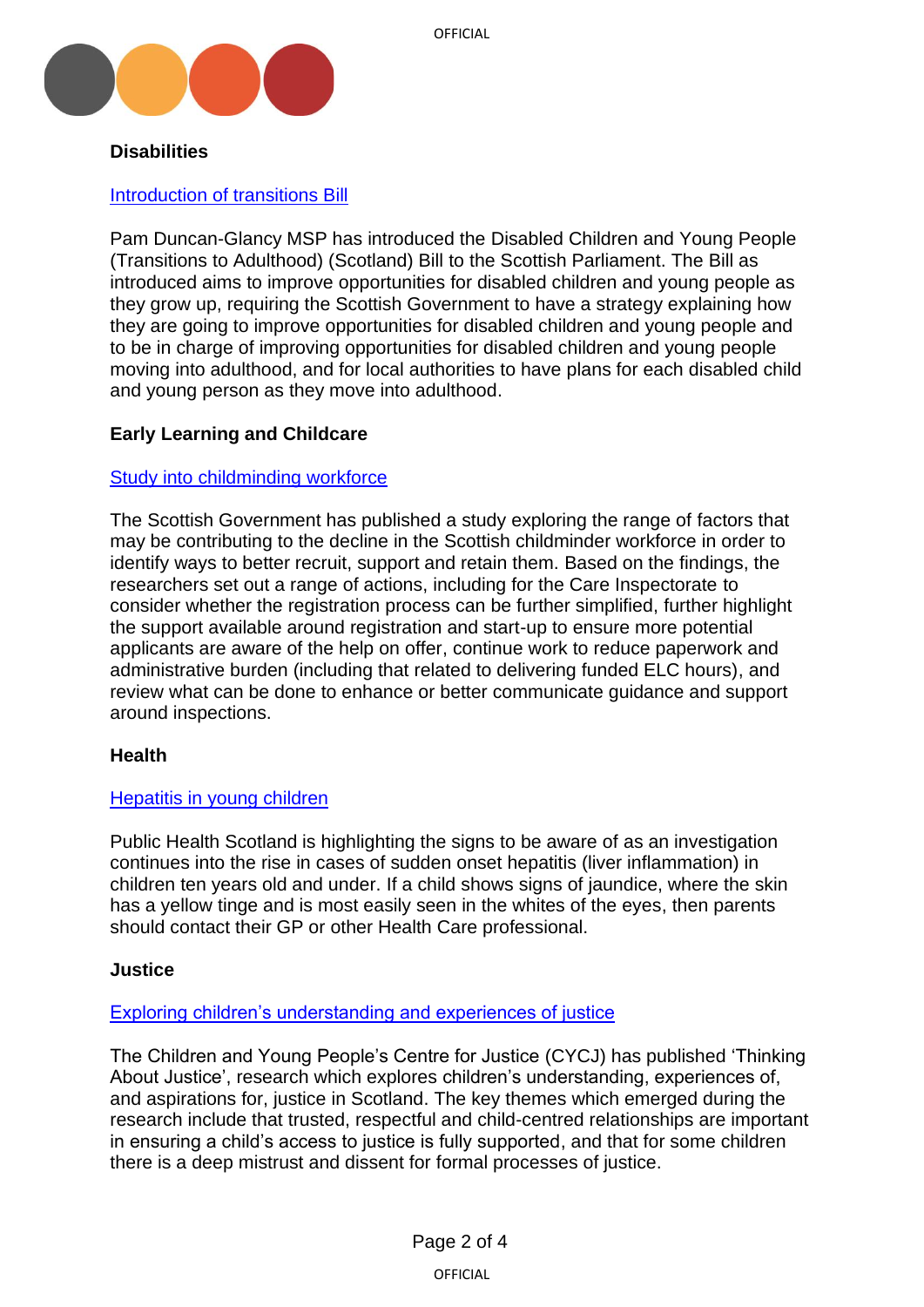



# <span id="page-2-0"></span>**Looked After and Accommodated Children**

Research into [children born into care and their circumstances](https://www.scra.gov.uk/2022/04/study-reveals-few-infants-taken-into-care-are-placed-with-brothers-and-sisters/)

The Scottish Children's Report Administration (SCRA) is highlighting joint research carried out between themselves and the Universities of Lancaster and Stirling into the life circumstances of infants who entered the care system via a Children's Hearing before they were a year old between 1 April 2013 and 31 March 2020. The report, 'Born into Care', finds that, "although on the whole families were known to services before their birth, and thus their arrival was expected, most infants were not placed with their older brothers and sisters" and that, "two years later, only a third of children were living with a brother or sister."

# [Calls for further research into the needs of children in care \(England\)](https://www.gov.uk/government/news/lack-of-collective-knowledge-on-needs-of-children-in-care)

Ofsted has published the report of a study looking at the experiences of 113 children in care, finding that their needs were very diverse, and there was usually more than one reason they were living in a children's home, and calling for further research to be done, including a national audit of children's needs, to provide better understanding of the experiences of children in care, and of the complexities of sufficiency in children's social care.

## <span id="page-2-1"></span>**Other Health and Social Care**

[Guidance to understand 'recognition of prior learning'](https://news.sssc.uk.com/news/get-credit-for-your-prior-learning)

The Scottish Social Services Council (SSSC) has created a new web page and updated their recognition of prior learning (RPL) guidance to help people understand when it may be useful when working towards the qualification needed for SSSC registration.

#### [Applications are open for leadership and management programme](https://news.sssc.uk.com/news/apply-now-for-leading-for-the-future)

The Scottish Social Services Council (SSSC) has announced applications have opened for its 2022-23 Leading for the Future programme for leadership and management development in heath, social care and partner organisations. This 10 month programme of leadership and management development is designed specifically for those in senior leadership positions to help build leadership capacity in health and social care.